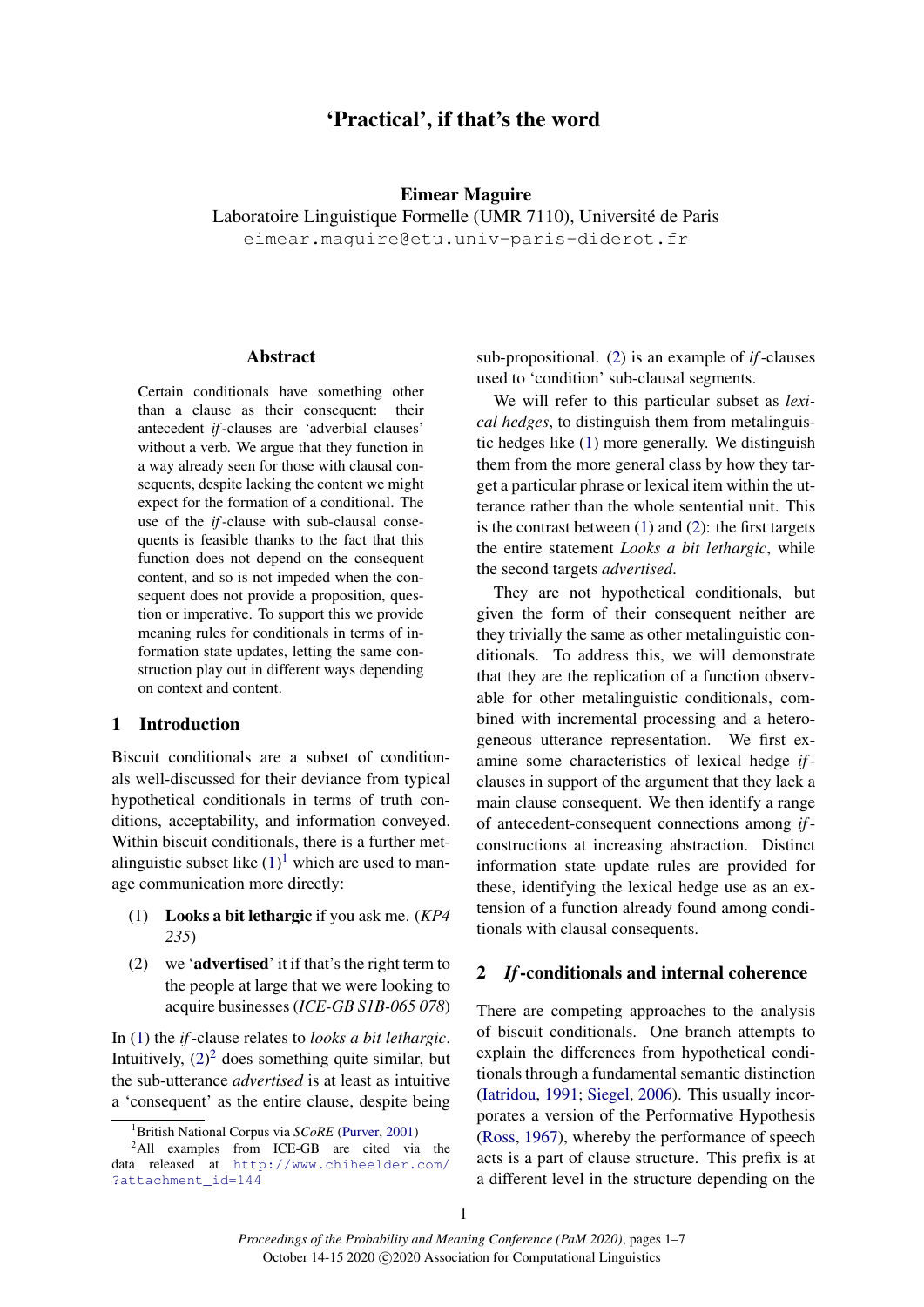type of conditional: for biscuit conditionals, this could be glossed as *if you are hungry, [I assert that] there are biscuits on the sideboard*. Biscuit conditionals are often called *speech-act conditionals* in reference to the intuition that they condition speech acts (or some aspect thereof) directly.

[Speas and Tenny](#page-6-4) [\(2003\)](#page-6-4) in particular have returned an updated edition of this theory of speech acts to more mainstream thinking, but we will not be taking such a directly syntactic approach here. Rather than a component of syntactic structure, we follow [Ginzburg](#page-6-5) [\(2012a\)](#page-6-5) in identifying illocutionary force as part of the semantics of certain lexical items, phrases and clause types, reflecting the action a speaker of the utterance believes themselves to have performed in uttering it.

The second group of approaches maintains that the differences between hypothetical and biscuit conditionals can be explained through pragmatic means [\(Franke,](#page-6-6) [2007;](#page-6-6) [Biezma and Goebel,](#page-6-7) [2019\)](#page-6-7). A pragmatic approach to biscuit conditionals is taken here: if possible, it is preferable to handle the differences through general principles and a unified analysis, rather than developing a semantic split. We will return to this when introducing the model used later.

Metalinguistic conditionals, including lexical hedges, are sometimes discussed as a subset of biscuit conditionals, since they too lack the intuitive link between the antecedent and consequent case found in hypothetical conditionals. [Declerck](#page-6-8) [and Reed](#page-6-8) [\(2001\)](#page-6-8) recognise 'metalinguistic-P conditionals', which make a comment on "the form of the Q-clause [consequent-clause], on the choice of words in it or on the pronunciation of a word", but do not particularly propose an analysis, or very clearly distinguish them from 'speech conditiondefining-P conditionals'. [Elder](#page-6-9) [\(2015\)](#page-6-9) makes a specific corpus case study of *if you like*, but otherwise classes lexical hedges amongst other metalinguistic conditionals which function as an 'illocutionary force hedge', while [Quirk et al.](#page-6-10) [\(1985\)](#page-6-10) include them among the class of other metalinguistic comments rather than discussing them in the context of other conditionals.

[Dancygier](#page-6-11) [\(1992\)](#page-6-11) distinguishes 'metatextual' conditionals (e.g. both [\(1\)](#page-0-0) and [\(2\)](#page-0-2)), from 'speechact' conditionals (i.e. standard biscuit conditionals), although discussing the whole clause as the "consequent" in both cases. Dancygier's copious use of scare quotes indicates discomfort with assessing the entire clause as consequent, but the alternative that the consequent is the "focus" itself rather than the clause, is not explored. However, we consider the analysis of a comment on a single word as re-setting the entire utterance as a conditional to be unappealing, as will be briefly discussed in Section [2.1.](#page-1-0)

#### <span id="page-1-0"></span>2.1 *If*-clause lexical hedges: features

The examples in this section were found via two sources: (i) a sample of 800 non-embedded *if*clauses from the spoken data section of the BNC, where those associated with a non-clausal consequent were reviewed to identify those acting as lexical hedges; and (ii) among corpus study data from [Elder](#page-6-9) [\(2015\)](#page-6-9), found by reviewing the *if*clauses classified as *Illocutionary Force Hedges*, where they were included among that class.

These *if*-clauses tend to appear adjacent to the hedged sub-utterance rather than at the beginning of the clause. Among the 41 examples identified, all but four have the *if*-clause directly adjacent to the focus-word or focus-phrase.

Lexical hedges can be contrasted with 'genuine' elliptical consequents. Where the consequent is sub-clausal, like in [\(3\)](#page-1-1), its role in context may not be as a proposition:

- <span id="page-1-1"></span>(3) climate is just a little 'transient part' *if you like* in this process *(ICE-GB S2A-043 044)*
- <span id="page-1-2"></span>(4) and then cut some bacon up, put that in saucepan just let it brown a bit [...] in a bit of fat, er soften onions, then put mince in, brown mince [...] erm a bit of garlic *if you like garlic (KB2 359–363)*

In [\(4\)](#page-1-2) *a bit of garlic* essentially functions as an imperative on the basis of the previous instruction to "put mince in", and given the context could be expanded in interpretation to something like *put a bit of garlic in*. Unlike [\(4\)](#page-1-2), for the first example to be elliptical we would need to posit the existence of an implicit clause that has no evidence anywhere elsewhere in the utterance. Either we treat the entire clause as the consequent, insist on a 'covert' conditional, or accept that *transient part* functions as a consequent item in its own right.

Moving these *if*-clauses to the clause boundary changes their interpretation. Consider [\(5\)](#page-1-3):

<span id="page-1-3"></span>(5) I'm sure you could all add to that list of kind of 'symptoms' if you like of waste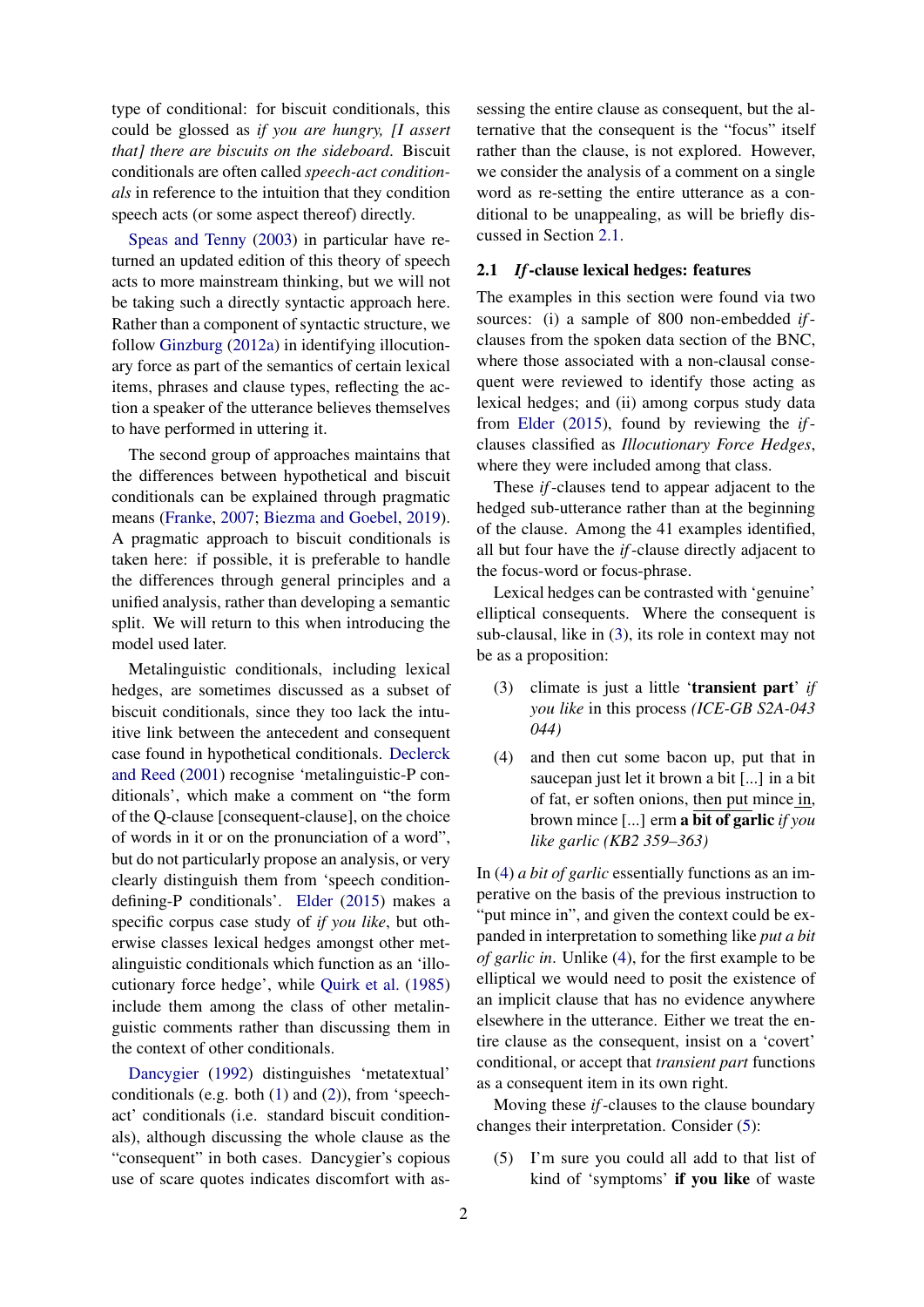and inefficiency in organised society *(ICE-GB S2A-049 016)*

If the *if*-clause were fully pre-posed (*If you like, I'm sure...*) it would be interpreted as hedging the entire clause, not just *symptoms*. Given the preference for placing the *if*-clause adjacent to the target segment and the difference in interpretation, analysing the whole clause as consequent in [\(5\)](#page-1-3) does not seem advantageous.

Nevertheless, we may consider [\(6\)](#page-2-0):

<span id="page-2-0"></span>(6) Is, is the a  $\langle$  pause $\rangle$  a danger Geoffrey Hoskin that the instability in the Soviet Union, if one can still call it, a Union, could affect us, could spill out across its borders? (*KJS 23*)

If this *if*-clause were external (*if one can still call it a Union, is there a danger...*), the potential issue with *union* would remain identifiable thanks to its explicit mention. In such a case it would be more reasonable to interpret the *if*-clause as associated with the whole utterance, akin to a modified [\(5\)](#page-1-3). In contrast to [\(5\)](#page-1-3) and its modification, the overall effect remains essentially the same as in the original, as a fault in a specific component of the utterance creates a fault in the utterance as a whole.

However, we should not over-generalise this. Re-simplifying the adjacent lexical hedge uses as therefore being conditions on the entire surrounding clause, on the grounds that full utterances are hedged in other cases, would be attempting to find the shared features in the wrong place. We can do better by recognising that *if*-clauses can be used to perform the same function at different levels – respecting both the similarity to self-repair of this particular use, and desire for a consistent analysis across *if*-clause uses.

## <span id="page-2-2"></span>2.2 Multi-purpose *if*-clauses

Acceptable use of a conditional generally requires some 'meaningful' link between antecedent and consequent [\(Douven,](#page-6-12) [2008;](#page-6-12) [Skovgaard-Olsen](#page-6-13) [et al.,](#page-6-13) [2016\)](#page-6-13). Biscuit conditionals are infamously a case where this fails, and we see this connection as something other than between the situations themselves, e.g. relevance of the consequent content.

The proposal that follows is based on the idea that for the utterance of a conditional to be acceptable, it must be possible to identify some 'meaningful' link between consequent and antecedent. On this basis we will walk through an increasing mentalisation around what this link is found

to be, from a link between the antecedent and consequent cases, to between the antecedent case and some predication on the consequent content, and finally between the antecedent case and some predication on the consequent utterance or noncontent aspect thereof. As the final case involves predication on a non-content aspect of the utterance, it can be applied to elements which do not provide a main clause or perform a dialogue move in their own right.

#### 2.2.1 Model Set-up

As our formal framework we use Type Theory with Records (hereafter TTR) [\(Cooper,](#page-6-14) [2005,](#page-6-14) [2012;](#page-6-15) [Cooper and Ginzburg,](#page-6-16) [2015\)](#page-6-16), a modeltheoretic rich type theory. A key notion in TTR is that of judgement, with *a : T* indicating that object *a* is judged to be of type *T*. A record is a set of fields each with a label and a value:  $a = v$  signifies that the value in field  $a$  is the object  $v$ . A record type is a set of labels and types such as *a* and *T*. Records can be judged to be of some record type on the basis of whether the values in the record's fields are of the type specified for the same labels in the record type, e.g. whether *v* is of type *T*.

To identify problems with the utterance itself, we need to engage with it as a whole rather than focusing directly on the semantic content. We use Ginzburg's [\(2012b\)](#page-6-17) notion of a *Locutionary Proposition*, an utterance represented by its speech event and the classification of said event (e.g. that it is the utterance of a particular sentence). The notion of a proposition used here is an Austinian proposition, true or false depending on whether the situation in question is indeed of the given situation type. A very minimal example is given in [\(7\)](#page-2-1): note the recognition of features for semantic content and phonology, and requirements on the context (a situation, speaker and location).

## <span id="page-2-1"></span>(7) *LocProp* for "I am here":

| $\text{sit} = \text{u}_0$                                                                                             |
|-----------------------------------------------------------------------------------------------------------------------|
| $s$ it-type $=$                                                                                                       |
| $\lceil$ phon : I am here                                                                                             |
| $cat = V[ + fin] : PoS$                                                                                               |
| constits = $\{I, am, here\}$ : set(sign)                                                                              |
| dgb-params : $\begin{bmatrix} \text{spkr} : \text{Ind} \\ 1 : \text{Loc} \\ \text{s}_0 : \text{sit} \end{bmatrix}$    |
| $\text{cont} = \text{assert}(dgb\text{-}params.\text{spkr}, \text{dgb}\text{-}params.\text{addr},$                    |
| $\text{si} = \text{s}_0$                                                                                              |
| sit-type = $\begin{bmatrix} c_0 : in(dgb\text{-}params.\text{spkr.}) \\ \text{dgb-}params. \end{bmatrix}$ : IllocProp |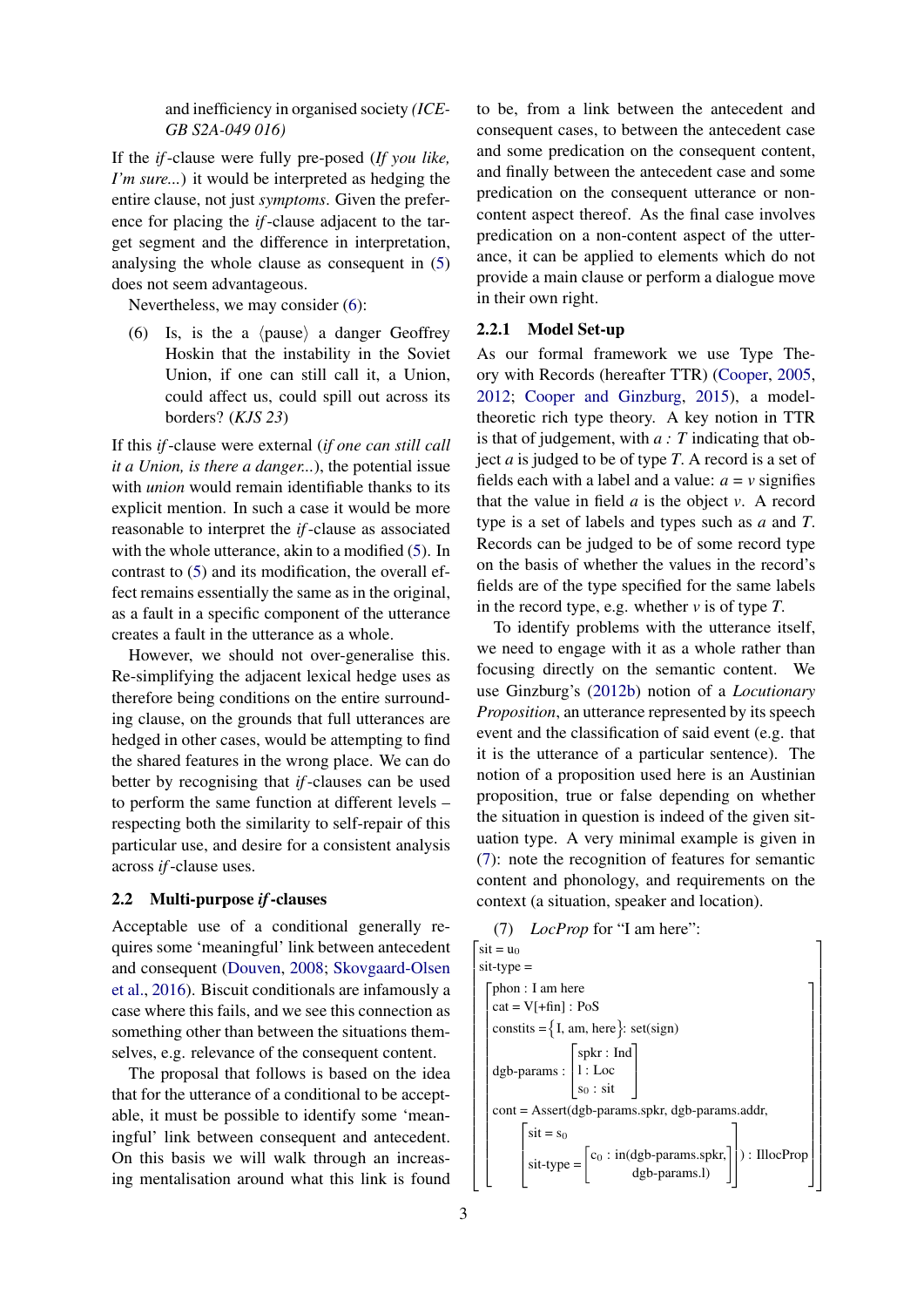The type in *sit-type* can be composed with the help of linguistic resources known by the agent: in this case the types for a declarative clause and for the three lexical items used. We will use *a* and *c* to refer to the locutionary propositions of the antecedent and consequent. We will also reference their content X via the shorthand *a*.ct and *c*.ct, following the path *c*.sit-type.cont = Move(spkr, addr, X). In the case *c* is used to assert a proposition, like [\(7\)](#page-2-1), this will be a path to the proposition.

We characterise the 'meaningful link' between antecedent and consequent as a question and satisfactory response following [Biezma and Goebel](#page-6-7) [\(2019\)](#page-6-7), most commonly that the consequent con-tent satisfies an antecedent-based question<sup>[3](#page-3-0)</sup> if a.ct, *what?* as follows:

<span id="page-3-2"></span>(8) satisfy(*c*.ct,  $\lambda x$ .if(*a*.ct, *x*))<sup>[4](#page-3-1)</sup>

We use the *satisfy* relationship in [\(8\)](#page-3-2) to indicate acceptability as a resolving answer as per [Ginzburg](#page-6-17) [\(2012b\)](#page-6-17): a potentially resolving answer which en-ables some desired outcome to be fulfilled.<sup>[5](#page-3-3)</sup>

We set up a minimal dialogue representation as follows, based on the KoS framework from [Ginzburg](#page-6-17) [\(2012b\)](#page-6-17): the dialogue gameboard represents a single agent's understanding of the dialogue state at a given point, and tracks current questions under discussion (*QUD*), conversation history (*Moves*), as-yet-ungrounded utterances (*Pending*), and the common ground (*Facts*). We may define update rules for the gameboard as pairs of state types: the precondition on the state the board must be in for the rule to be applied, and the effects of applying the rule. For space, we will indicate the latest move by its content.

#### 2.2.2 How to handle an *if*-conditional

The kinds of questions discussed in Section [2.2](#page-2-2) can be partitioned into three groups, and following [\(8\)](#page-3-2) (repeated here) can be represented as follows:

<span id="page-3-5"></span>(9) a. *Content-based (simple):* satisfy(*c*.ct,  $\lambda x$ .if(*a*.ct, *x*))

<span id="page-3-1"></span><sup>4</sup>This simple gloss is used for the content of a conditional to let us reference the antecedent and consequent easily.

- b. *Content-based (complex):* satisfy(*c*.ct,  $\lambda x$ .if(*a*.ct,  $f(x)$ )), for some predicate f
- c. *Utterance-based:* satisfy( $c$ ,  $\lambda x$ .if( $a$ .ct,  $f(x)$ ), or satisfy( $c.z$ ,  $\lambda x$ .if( $a$ .ct,  $f(x)$ ), for some path  $z$  in  $c$  and  $f$  as above

The second and third groups could be merged – content is one of the fields of the consequent, and is therefore covered by the 'utterance-based' category. However, we treat it separately as it is the linking case: the surrounding question has been made more complex, but the required element is still the same as in the content case. The third group is essentially a generalisation beyond the content to other aspects, and does not need to involve the content of the consequent at all. In the rest of this section, we will see these play out in different ways: the first for hypothetical conditionals, the second for typical biscuit conditionals, and the third initially for metalinguistic uses on fullclause consequents, then on sub-clausal units.

The idea that at least some biscuit conditionals provide a condition on the felicity of the consequent has been frequently raised (e.g. [Sweetser,](#page-6-19) [1990\)](#page-6-19), and this targeting of felicity conditions is indeed something which naturally scales down from complete utterances to term choice. When we progress to explicitly metalinguistic cases, we will use *groundability* as a general predicate.

The dialogue state update for hypothetical conditionals can now be given as follows: $<sup>6</sup>$  $<sup>6</sup>$  $<sup>6</sup>$ </sup>

(10) if she disappeared I'd be worried all time *(KB1 527)*

| (11) | pre:                                                                                    |
|------|-----------------------------------------------------------------------------------------|
|      | LatestMove $=$                                                                          |
|      | Assert(spkr, if(a.ct, c.ct)) : LocProp                                                  |
|      | $c_q$ : satisfy( <i>c</i> .ct, $\lambda x$ .if( <i>a.ct, x</i> ))                       |
|      | $QUD = [?if(a.ct, c.ct)   rest] : poset(Question)$                                      |
|      | effects:                                                                                |
|      | $QUD = pre.QUD. rest : poset(Question)$                                                 |
|      | $\overline{\text{Facts}} = \text{pre.Facts} \cup \text{if}(a \text{.ct}, c \text{.ct})$ |

The speaker has asserted the conditional *if a, c*, and the agent finds it satisfies the constraint that the consequent content is a satisfactory answer to the simplest of the three question types. A related

<span id="page-3-0"></span><sup>&</sup>lt;sup>3</sup>Conditionals have also been proposed to express functions from situations of the antecedent to those of the consequent (see [Cooper\)](#page-6-18). Some relation as a core meaning is worth consideration, given a connection is evidently leveraged for non-hypothetical cases. For now however, we content ourselves with the coherence constraint on the connection.

<span id="page-3-3"></span><sup>5</sup> e.g. when asking *Where are they going?* to learn a destination, a potentially resolving answer either provides a location or states that there is no such destination: a resolving answer will provide the actual destination.

<span id="page-3-4"></span><sup>&</sup>lt;sup>6</sup>Satisfaction of the question is expected to have other effects e.g. inferring support for a 'meaningful link' in the form of a new topos if one was not already known (see e.g. [\(Brei](#page-6-20)[tholtz,](#page-6-20) [2014\)](#page-6-20) for discussion of the role of topoi in identifying non-logical connections in dialogue).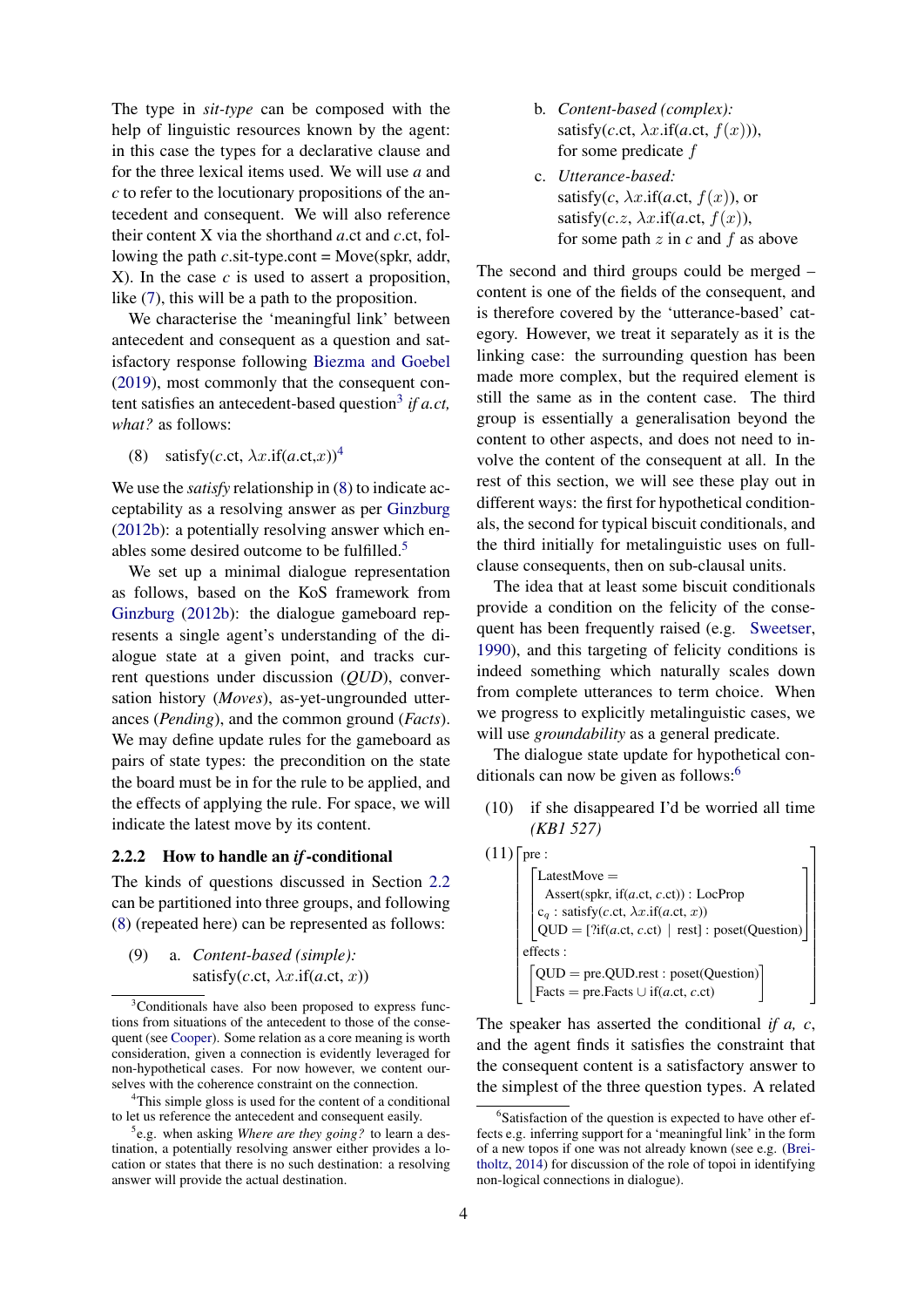issue is raised to QUD, as an agent may accept or reject the assertion's content. This is a general rule for assertions, and means that explicit agreement or disagreement with the most recent assertion will be coherent with respect to the QUD. For the example, we could gloss this as *is it so that if she disappeared, spkr would be worried all the time?*. In enacting the rule above, the assertion is accepted, adding it to *Facts* and removing the now-resolved issue of *?if(a.ct, c.ct)* from *QUD*.

Although we may also include a general rule that any assertion should address a question on *QUD*, we require a connection specifically between antecedent and consequent. They should still be considered with respect to each other if separated by distance, as in the retrospective addition of an *if*-clause to a speaker's own assertion or to that of another speaker. Antecedent-consequent coherence is required even when the original assertion is already recognisable as addressing another live issue.

Where the consequent content fails as a resolving answer to the direct content-based question, as in the case of biscuit conditionals, we must reevaluate the question with respect to other potential relationships between antecedent and consequent.

The rule given in [\(13\)](#page-4-0) is for this case, and specifically where we can additionally determine that the consequent holds outside of the conditional. It is commonly noted that biscuit conditionals are used to convey their consequent, but this is not always so. Compare "If you want a huge lie, G.W. Bush and Condoleezza Rice are married" (from [Siegel](#page-6-2) [\(2006\)](#page-6-2)) and "If you want a huge lie, there are political leaflets on the table": it takes further reasoning to determine whether the consequent is itself the sought-after lie, or true information which will help the addressee to find one (e.g. pre-existing knowledge that the consequent is false, a topos that politicians are dishonest). The specifics of the predicate in the question will depend on a more complex combination of lexical content, reasoning, and recognition of utterance goals than we can hope to approach here: we fall back on some notion of *relevance*, a general case associated strongly enough with biscuit conditionals that it is one of their alternative names.

<span id="page-4-1"></span><span id="page-4-0"></span>(12) you can put carrots in it if you want *(KB4 206)*

(13)  
\n
$$
\begin{bmatrix}\n\text{LatestMove} = \\
\text{Assert(spkr, if}(a.ct, c.ct)) : \text{LocProp} \\
\text{pre : } \begin{bmatrix}\nc_{q1} : \neg \text{satisfy}(c.ct, \lambda x. \text{if}(a.ct, x)) \\
c_{q2} : \text{satisfy}(c.ct, \lambda x. \text{if}(a.ct, rel(x))) \\
\text{QUD} = [?c.ct | rest] : \text{poset}(\text{Question})\n\end{bmatrix}\n\end{bmatrix}
$$
\neffects : 
$$
\begin{bmatrix}\n\text{QUD} = \text{pre.QUD}.\text{rest : poset}(\text{Question}) \\
\text{Facts : } \begin{bmatrix}\n\text{Facts} = \text{pre.Facts} \cup c. \text{ct}\n\end{bmatrix}\n\end{bmatrix}
$$

This time, the consequent content does not provide a satisfactory answer to the most direct *if*-based question, which we may gloss for [\(12\)](#page-4-1) as *if you want, what?* However, the antecedent and consequent cases can be related by including predication in the question – the second case on our list at the beginning of this subsection. Re-framing it, we might identify the potential issue resolved by the consequent as *if you want, what is relevant?* – that the addressee *can* make the wanted addition to the recipe.

Given that we have failed to draw a direct relation between the antecedent and consequent cases, this conditional can be treated as a vehicle for conveying the consequent (having already said that we are dealing with the set of biscuit conditionals where the consequent holds). The relevant proposition raised to *QUD* for potential acceptance is simply the consequent, rather than the entire conditional. We can still compose an asserted conditional, but a link is no longer identified directly between the antecedent and consequent cases themselves: the explicit conditional content is a sideeffect produced in pursuit of the actual purpose of the utterance, and not necessarily worth keeping.

The third question set described in [\(9\)](#page-3-5) also uses predication to relate *if*-clause and consequent, but beyond taking communicative issues into account for the content, it deals with the consequent utterance. We may predicate on an aspect of the utterance other than content, or on the utterance itself. Rather than managing information, this usage manages the groundability of the consequent utterance itself, the content of the *if*-clause flagging a potential issue with the consequent utterance (e.g. appropriateness). We are no longer interpreting a grounded dialogue move, but evaluating one still pending.

<span id="page-4-3"></span><span id="page-4-2"></span>(14) if I might say so disabled people were treated oddly in those days *(HDM 275)*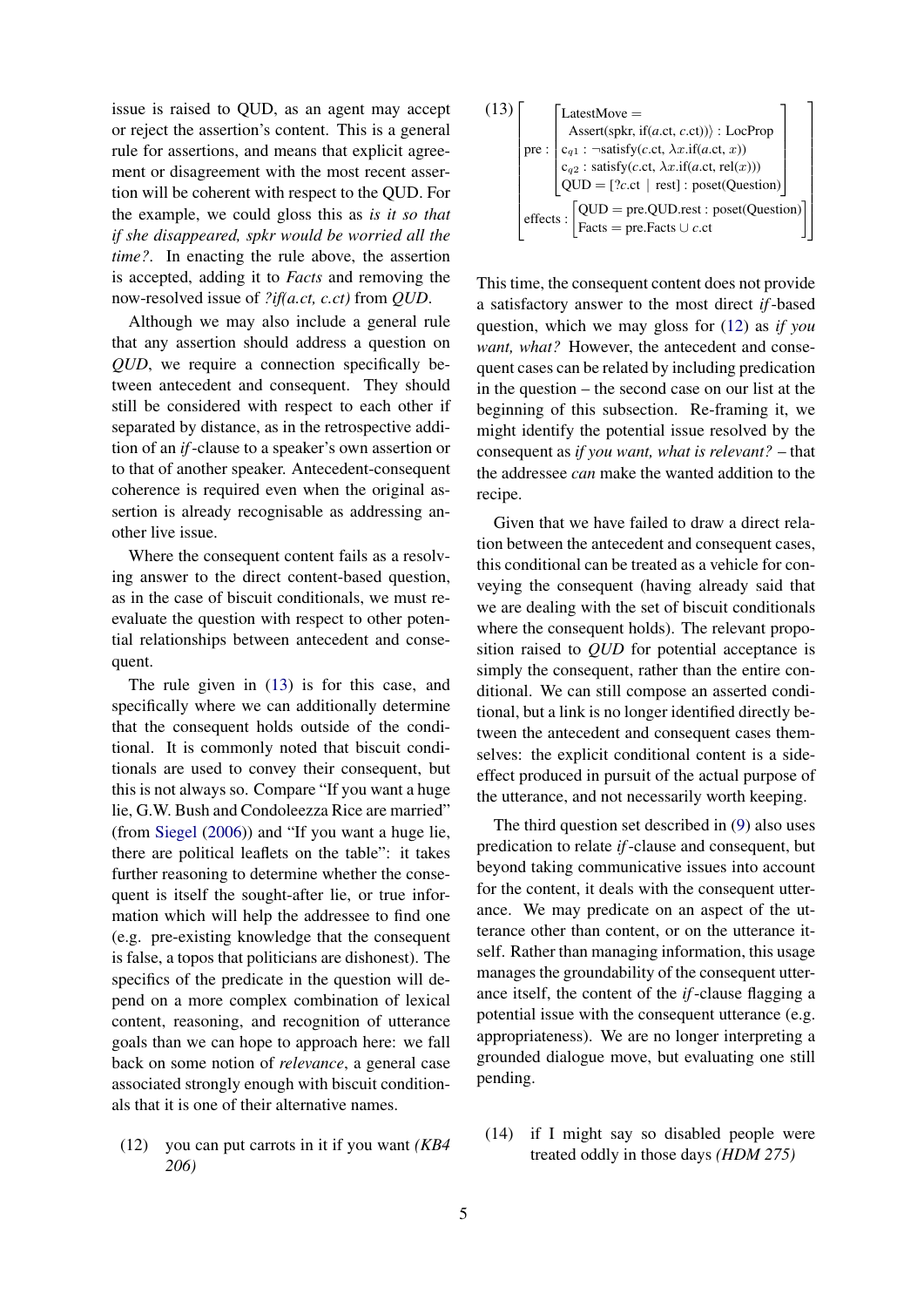(15)  
\n
$$
\text{LatestPending} = \text{Assert(spkr, if}(a.ct, c.ct)) : LocProp
$$
\n
$$
\text{pre}: \begin{bmatrix}\n c_{q1} : \neg \text{satisfy}(c.ct, \lambda x. \text{if}(a.ct, x)) \\
 c_{q2} : \text{satisfy}(c, \lambda x. \text{if}(a.ct, \text{grndble}(x))) \\
 \text{QUD} = [?a.ct \mid \text{rest}] : \text{poset}(\text{Question})\n\end{bmatrix}
$$
\n
$$
\text{effects}: \begin{bmatrix}\n \text{Facts} = \text{pre.Facts} \cup a.ct \\
 \text{LatestMove} = \text{Assert}(c.ct) : LocProp \\
 \text{QUD} = [?c.ct \mid \text{pre.QUD.rest}] : \text{poset}(\text{Question})\n\end{bmatrix}
$$

The speaker has (provisionally) asserted a conditional for which the agent can interpret the *if*-case as making the consequent utterance groundable, guided by the content of the antecedent, as in the mention of speaking in [\(14\)](#page-4-2). If the antecedent is not the case, there is a problem with the pending utterance.

In accepting the antecedent case, removing it from *QUD* and adding it to *Facts*, the consequent utterance is affirmed as groundable. The consequent itself can now be treated as an ordinary move: the result-state of this rule is similar to one where an assertion equivalent to the consequent had been made, and the active issue is whether to accept it: *is it so that disabled people were treated oddly in those days?*

Having predicated on something other than the content, we can do the same for items with content that cannot be used to compose a conditional. These should be considered in relation to repair behaviours: the *if*-clause flags a potential reparandum within an utterance, which in the non-*if*clause case cannot or should not be grounded. In [\(9\)](#page-3-5) the utterance-based questions were divided into two subtypes: those associated with the entire targeted utterance, and those associated with an aspect of the targeted utterance e.g. its phonetic realisation (e.g. *if I'm saying that right*). Here we use an example that does not take issue with a specific aspect of the target word.

(16) there are two principles if you like in the theological field *(F86 211)*

<span id="page-5-0"></span>(17)  
\n
$$
\begin{bmatrix}\n\text{LatestPending}: pend \mid \text{if } \text{cond} \\
c_q: \text{satisfy}(c, \lambda x.\text{if}(a.\text{ct}, \text{grndble}(x))) \\
\text{QUD} = [?a.\text{ct} \mid \text{rest}] : \text{poset}(\text{Question})\n\end{bmatrix}
$$
\n
$$
\text{effects}: \begin{bmatrix}\n\text{LPend} = \text{pre.LPend}, \text{pred} \mid \text{pred} \mid \text{cond} \text{of} \text{cond} \text{of} \text{cond} \text{of} \\
\text{Facts} = \text{pre.Facts} \cup a.\text{ct} \\
\text{QUD} = \text{pre.QUD} \text{rest}: \text{poset}(\text{Question})\n\end{bmatrix}
$$

The previous full-clause case flagged a potential issue with an otherwise standalone utterance: these perform the same function for a subutterance. If the flagged element is ungroundable it will require repair. If it is groundable, as here, it can be integrated into the larger utterance as usual, and the flag dismissed.

In the *effects* of both [\(15\)](#page-4-3) and [\(17\)](#page-5-0), the *if*-case has been included in the common ground *Facts*. However, in [\(15\)](#page-4-3) this enables us to recognise that the intended assertion is of the consequent, and its acceptance becomes the active issue. In [\(17\)](#page-5-0) the utterance is not yet complete: although the pending contribution of the 'conditional' can again be re-evaluated as the consequent only (in this case, incorporating the flagged phrase into the overall pending utterance), a new conversational move has not yet been completed, and there is not yet a new asserted proposition to stage via *QUD*.

# 3 Conclusion

The most common semantics for conditionals is founded on *if* as restricting the scope of another (potentially covert) operator [\(Kratzer,](#page-6-21) [1986\)](#page-6-21). However, we have seen that *if*-clauses may be associated with only a constituent, and a conditional effect introduced by *if* can evidently arise without participating in a process via a main clause.

Although we cannot provide extended discussion, the above provides more motivation for seeking another way to replicate the restrictor theory's advantages. One appeal of the restrictor theory is that it evades proofs by [Lewis](#page-6-22) [\(1975\)](#page-6-22) showing that one could have a semantics for conditionals that reflects the intuitive (and eventually empirically verified) judgement that a conditional is as probable as its consequent given its antecedent [\(Stal](#page-6-23)[naker,](#page-6-23) [1970\)](#page-6-23), or a semantics whereby conditionals express propositions, but not both. One alternative for avoiding this problem is to take on a trivalent semantics, and although Lewis considered it too extreme a solution, use of a trivalent semantics for conditionals remains an active albeit nonmainstream area. In addition to being interesting in its own right, the phenomenon addressed here hopefully provides food for thought in what a semantics for conditionals needs to accommodate.

#### Acknowledgements

This project has received funding from the European Union's Horizon 2020 research and innovation pro-



gramme under the Marie Skłodowska-Curie grant agreement No 665850.